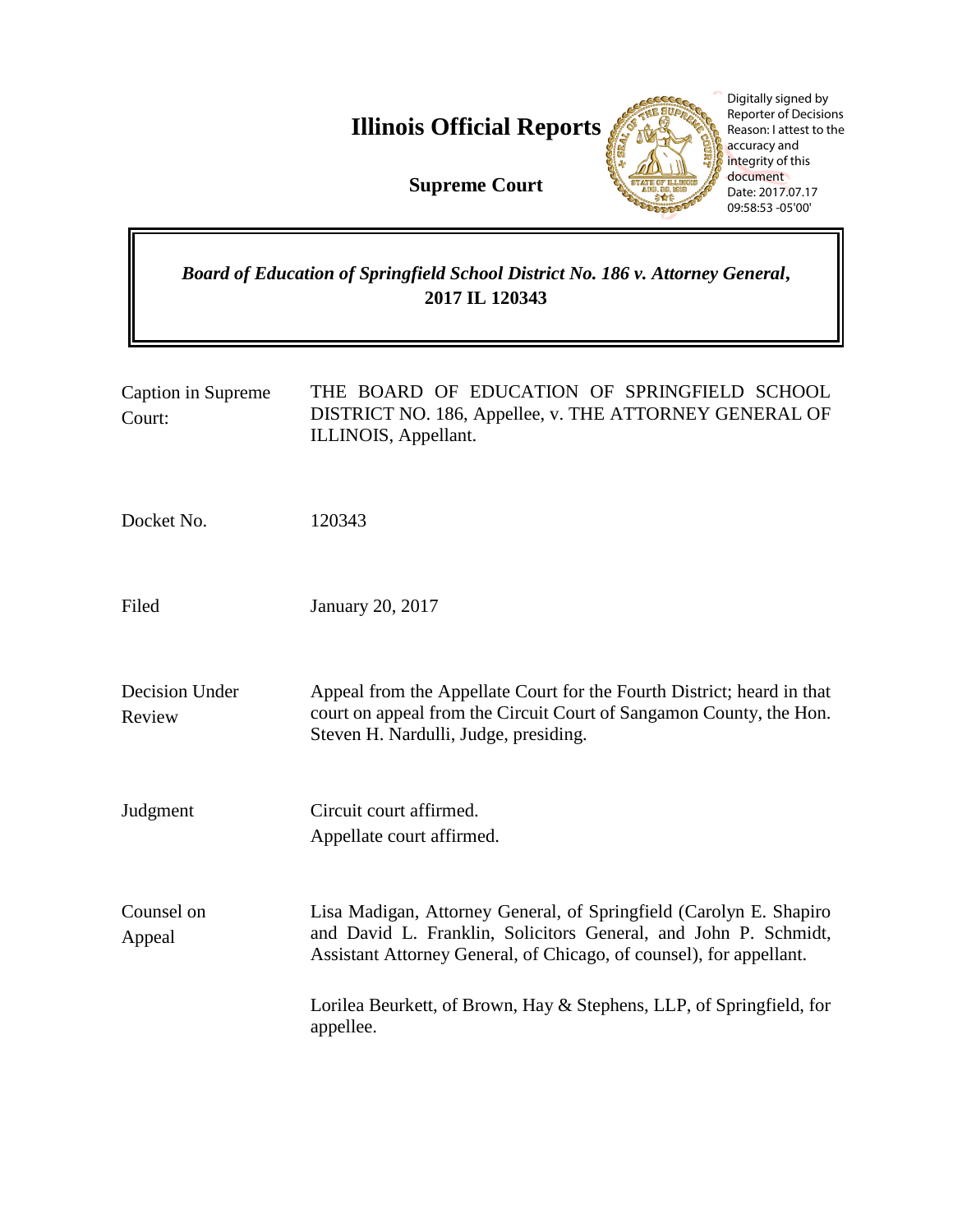James A. Petrungaro and Kevin B. Gordon, both of Scariano, Himes & Petrarca, Chtrd., of Chicago, for *amici curiae* Illinois Association of School Boards *et al.*

Jessica DeWalt, of Springfield, for *amicus curiae* Illinois Municipal League.

Justices JUSTICE GARMAN delivered the judgment of the court, with opinion. Chief Justice Karmeier and Justices Freeman, Thomas, Kilbride, Burke, and Theis concurred in the judgment and opinion.

#### **OPINION**

¶ 1 On administrative review, the circuit court of Sangamon County reversed the Attorney General's binding opinion finding violations of the Open Meetings Act (Act) (5 ILCS 120/1 *et seq.* (West 2012)). The appellate court affirmed the judgment of the circuit court. 2015 IL App (4th) 140941.

- ¶ 2 This court granted the Attorney General's petition for leave to appeal pursuant to Illinois Supreme Court Rule 315 (eff. Jan. 1, 2015). The Illinois Association of School Boards, Illinois Association of School Administrators, and Illinois Association of School Business Officials filed an *amicus curiae* brief pursuant to Illinois Supreme Court Rule 345 (eff. Sept. 20, 2010), as did the Illinois Municipal League.
- ¶ 3 For the reasons that follow, we affirm the judgment of the appellate court.
- ¶ 4 BACKGROUND

¶ 5 Beginning in November 2012, the Board of Education of Springfield School District No. 186 (Board) met in several closed sessions to discuss the possibility of entering into a separation agreement with the then-superintendent of schools, Dr. Walter Milton, Jr. At the January 31, 2013, closed meeting, Milton signed and dated a proposed agreement.

¶ 6 At a closed session during the February 4, 2013, meeting, six of the seven board members signed the agreement but did not date it. At that meeting and on several later occasions, the Board's attorney explained to the Board members that they would have to take a public vote on the agreement but that they were bound by its terms not to publicly disclose the details of their discussions or to publicly discuss the terms of the agreement.

¶ 7 On February 21, 2013, Ms. Molly Beck, a reporter for the State Journal-Register, filed a request for review with the Public Access Counselor in the Office of the Illinois Attorney General, pursuant to section 3.5 of the Act (5 ILCS 120/3.5(a) (West 2012)), requesting review of alleged violations of the Act, including the signing of the separation agreement without first conducting a public vote to approve it.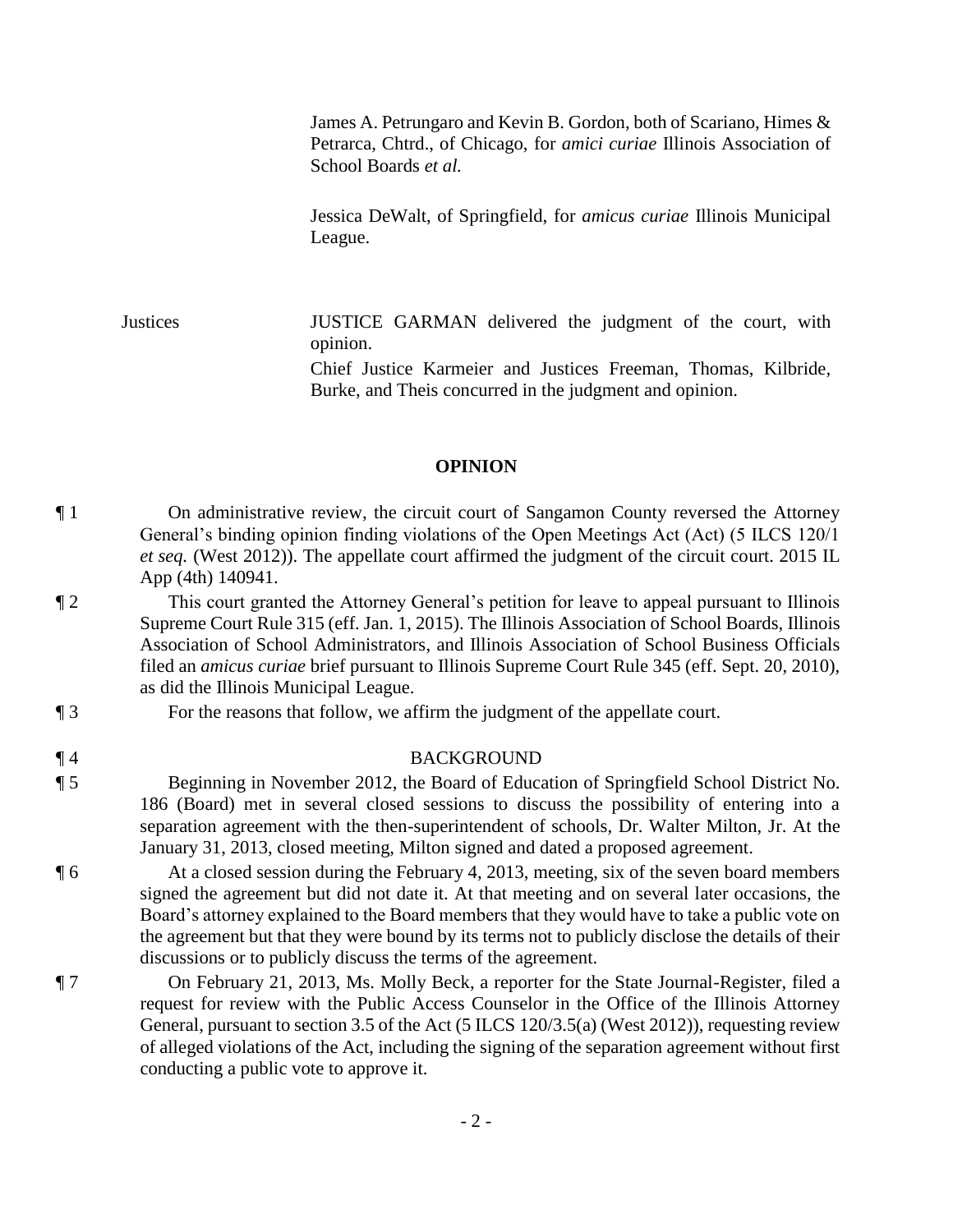- ¶ 8 While this matter was pending, the Board announced the agenda for a public meeting to be held on March 5, 2013. On March 1, 2013, the Board posted the agenda on its website. Under the heading "Roll Call Action Items," the online agenda listed item 9.1, "Approval of a Resolution regarding the Separation Agreement and Release between Superintendent Dr. Walter Milton, Jr., and the Board of Education." Clicking on this link led to a screen containing the resolution, which stated: "The Board President recommends that the Board of Education of Springfield School District No. 186 vote to approve the Separation Agreement and Release between Dr. Walter Milton Jr. and the Board of Education." This item contained a link to the separation agreement itself, containing the signature of Dr. Milton, dated "1/31/13," and the undated signatures of six of the seven Board members.
- ¶ 9 At the March 5, 2013, public meeting, the Board president introduced the agenda item by stating: "I have item 9.1, approval of a resolution regarding the separation agreement. The Board President recommends that the Board of Education of Springfield School District No. 186 vote to approve the separation agreement and release between Dr. Walter Milton, Jr., and the Board of Education."
- ¶ 10 The dissenting Board member moved that the matter be tabled, commenting that neither she nor the public were aware of the reasons for taking this action. Her motion was not seconded.
- ¶ 11 The president's motion was then seconded, and she called for discussion. The dissenting board member spoke in support of Dr. Milton, and another board member thanked him for his service to the school district. The matter was called for a roll call vote, and the resolution was approved by a 6 to 1 vote. The previously signed agreement was then dated March 5, 2013.
- ¶ 12 After an investigation, the Attorney General issued a binding opinion on May 21, 2013, finding four violations of the Open Meetings Act: (1) the six board members' signing of the agreement at the February 4, 2013, closed session constituted the taking of a final action in violation of section 2(e) of the Act; (2) even if it was permissible to ratify that action by a vote at an open meeting, the Board violated section 2(e) of the Act at the open meeting by failing to "adequately inform the public of the nature of the matter under consideration or the business being conducted"; (3) the Board failed to create and maintain verbatim recordings of three closed sessions, violating section 2.06(a) of the Act; and (4) the Board failed to summarize discussions of the separation agreement in the minutes of five closed meetings, in violation of section  $2.06(e)(3)$  of the Act.
- ¶ 13 The Board sought administrative review under section 7.5 of the Act (5 ILCS 120/7.5 (West 2012)). The circuit court reversed the Attorney General's conclusion that the Board violated section 2(e) of the Act by unlawfully taking final action on the separation agreement at a closed session, finding that final action was taken at the March 5, 2013, open meeting. The court declined to reach the merits of the issue of the adequacy of the Board's efforts to inform the public and, instead, remanded to the Attorney General for further proceedings to allow the Board to respond to that claim.
- ¶ 14 In its response, the Board's position was that it satisfied the public recital requirement by posting the resolution and the separation agreement on its website with the agenda for the March 5, 2013, open meeting and by reading the resolution aloud at the open meeting before the vote was taken.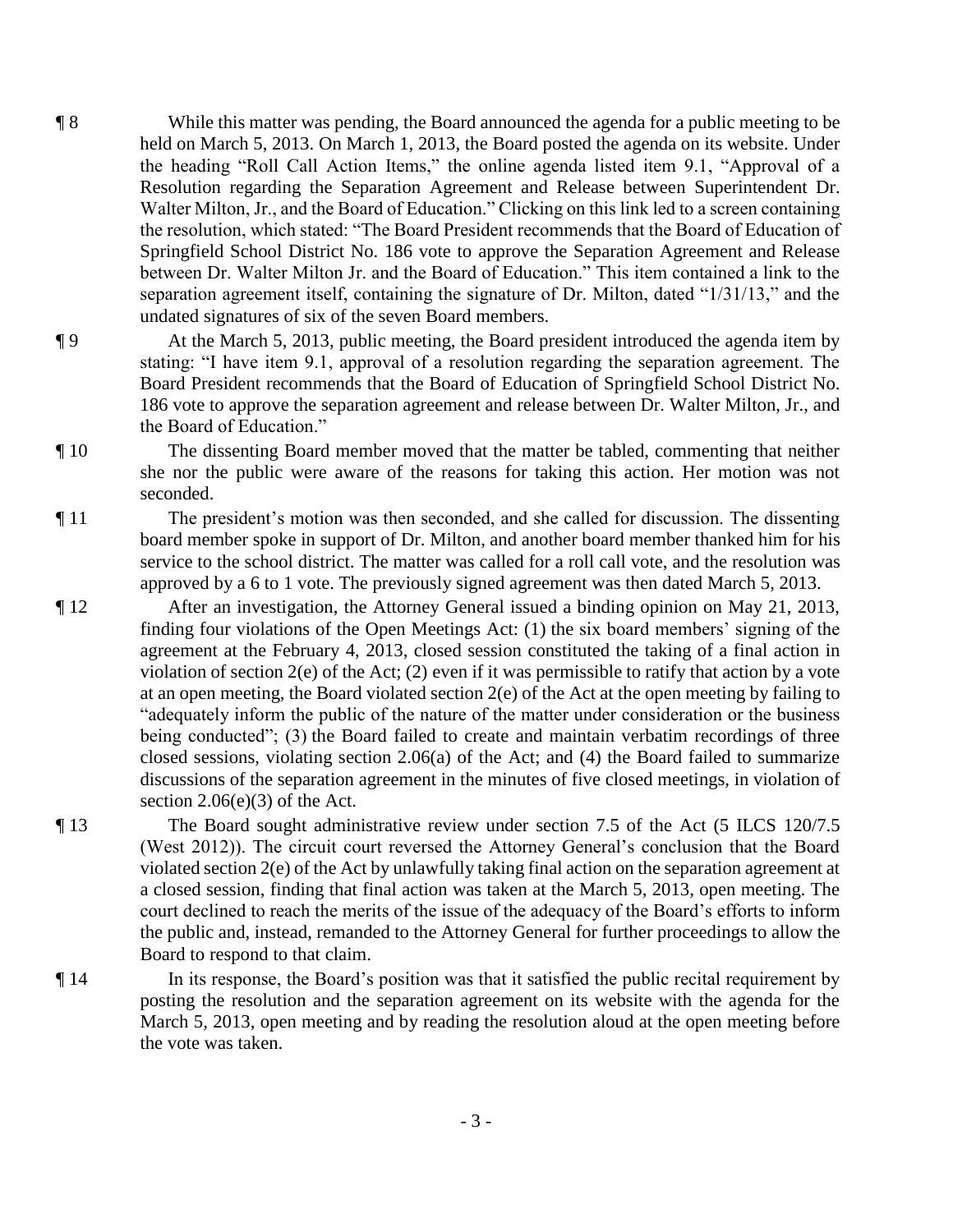¶ 15 In a second binding opinion issued in April 2014, the Attorney General found that the Board violated section 2(e) of the Open Meetings Act "by voting to approve the separation agreement during its March 5, 2013, meeting without adequately informing the public of the business being conducted," because "the Board's posting of the separation agreement on its website did not constitute a public recital during an open meeting" as required by section 2(e). Specifically:

> "[A]t the March 5, 2013, meeting, the Board described the nature of the matter under consideration only in vague, general terms by calling for a vote on a motion to approve a separation agreement with Dr. Milton. The public was given no specific information concerning the separation agreement or its terms. In particular, the public was not informed that the separation agreement included a substantial lump sum payment of public funds."

- ¶ 16 The opinion further stated that section 2(e) requires public recitation of both the nature of the action to be taken and other information that will inform the public of the business being conducted. "In context," the Attorney General's opinion stated, "this language can only be construed to mean that the public body is required to provide a verbal explanation of the significance of its action to members of the public who are present at the meeting before the public body can proceed to consider taking action." Further, the public recital itself "must be verbal and must take place during the public meeting," and the public body must ensure that "the members of the public in attendance at the meeting receive sufficient 'other information' to understand the business being conducted."
- ¶ 17 The circuit court again reversed the Attorney General's binding opinion, concluding that the website posting of the agenda adequately informed the public of the nature of the business that was to be conducted at the March 5, 2013, open meeting. Thus, the circuit court ruled, by posting the agreement four days prior to the meeting, the Board "did, in fact, publicly recite the matter being considered prior to taking its roll call vote." In addition, the circuit court rejected the premise that section 2(e) requires "that the public body explain the significance of the final action to be taken."
- ¶ 18 The appellate court affirmed the judgment of the circuit court, stating that the undated signing of the settlement agreement by six of the seven board members at the closed meeting did not violate section 2(e)'s prohibition on taking final action at a closed meeting. The appellate court further held that the links on the website posting of the agenda together with the Board president's introduction of the agreement "consistent with the general terms of the agenda" was an adequate public recital. The court also observed that section 2(e) does not "require that the public body provide a detailed explanation about the significance or impact of the proposed final action." The appellate court reached these conclusions based on what it found to be the clear and unambiguous language of the statute, rejecting the Attorney General's argument that the legislative history reveals a more expansive legislative intent. 2015 IL App (4th) 140941.

## ¶ 19 ANALYSIS

¶ 20 The Attorney General, as appellant, raised two issues in the petition for leave to appeal but phrased the issues somewhat differently in the appellant's brief. Reading both documents together, two questions emerge: (1) whether, as a matter of law, the public recital required by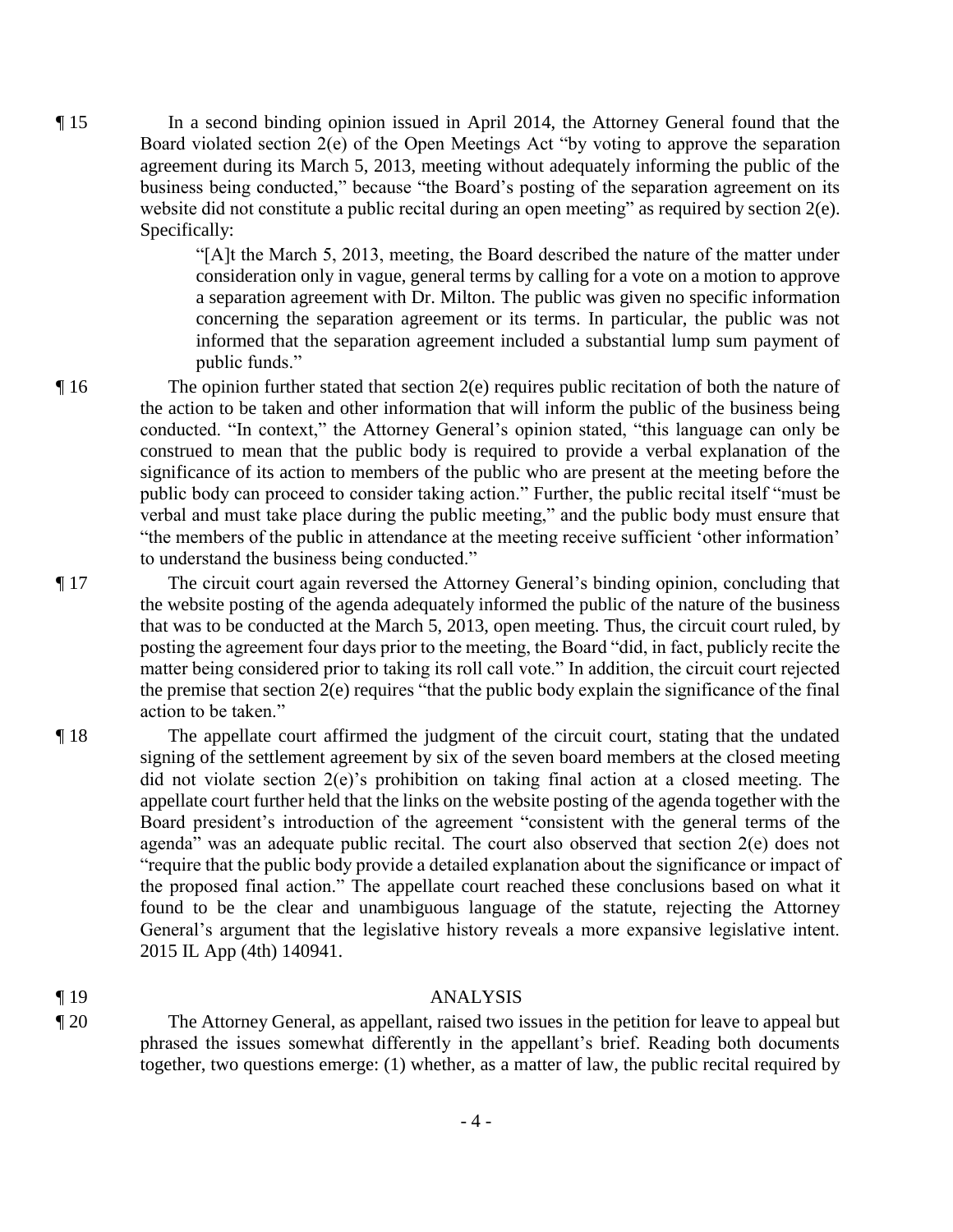section 2(e) of the Open Meetings Act must include an explanation of the significance of the contemplated action and  $(2)$  whether, in this case, the Board violated section  $2(e)$  by failing to satisfy the public recital requirement at the open meeting at which the Board voted to approve the agreement.

## ¶ 21 *Interpretation of Section 2(e) of the Open Meetings Act*

- ¶ 22 The first issue requires this court to interpret section 2(e) of the Open Meetings Act to determine what constitutes a sufficient public recital at an open meeting. The parties agree that, in general, the standard of review regarding interpretation of a statute is *de novo* (*Goodman v. Ward*, 241 Ill. 2d 398, 406 (2011)), but the Attorney General nevertheless argues for a substantial degree of deference to her because of her statutory role in administering the Act. The Board argues that no deference is due to the Attorney General.
- $\P$  23 We conclude that the answer to this dispute depends on whether section  $2(e)$  is ambiguous. This court would give some deference to the Attorney General's interpretation of an ambiguous statute, as she heads the agency charged with the administration and enforcement of the Act. See 5 ILCS 120/3.5 (West 2012); *Crittenden v. Cook County Comm'n on Human Rights*, 2013 IL 114876, ¶ 19. However, if the meaning of section 2(e) is plain, there is no need for statutory construction, and thus, no deference to the agency is due. See *Hadley v. Illinois Department of Corrections*, 224 Ill. 2d 365, 371 (2007) (noting that a court is not bound by an agency interpretation that conflicts with the statute).
- ¶ 24 The principles guiding our analysis are well established. Our primary objective is to ascertain and give effect to legislative intent, the surest and most reliable indicator of which is the statutory language itself, given its plain and ordinary meaning. *Illinois Graphics Co. v. Nickum*, 159 Ill. 2d 469, 479 (1994). Where the language of the statute is clear and unambiguous, its meaning is plain, and we must apply it as written without resort to extrinsic aids to statutory construction. *People v. Collins*, 214 Ill. 2d 206, 214 (2005).
- ¶ 25 If, however, the language used is susceptible to more than one equally reasonable interpretation, it is ambiguous, making construction of the language necessary and permitting resort to other aids of construction to determine legislative intent. *Solon v. Midwest Medical Records Ass'n*, 236 Ill. 2d 433, 440 (2010). In doing so, we construe such a statute so that no part of it is rendered meaningless or superfluous (*People v. Jones*, 214 Ill. 2d 187, 193 (2005)) and will not read into it exceptions, limitations, or conditions that conflict with the expressed intent (*People v. Martinez*, 184 Ill. 2d 547, 550 (1998)). In determining the intent of the legislature, we may properly consider not only the language of the statute but also the purpose and necessity for the law, the evils sought to be remedied, and the goals to be achieved. *People ex rel. Sherman v. Cryns*, 203 Ill. 2d 264, 280 (2003). Further, when undertaking the interpretation of a statute, we must presume that when the legislature enacted a law, it did not intend to produce absurd, inconvenient, or unjust results. *Vine Street Clinic v. HealthLink, Inc.*, 222 Ill. 2d 276, 282 (2006).

¶ 26 The Open Meetings Act allows a public body, such as the Board, to hold a closed meeting to consider the "appointment, employment, compensation, discipline, performance, or dismissal of specific employees of the public body or legal counsel for the public body, including hearing testimony on a complaint lodged against an employee of the public body or

against legal counsel for the public body to determine its validity."  $5$  ILCS  $120/2(c)(1)$  (West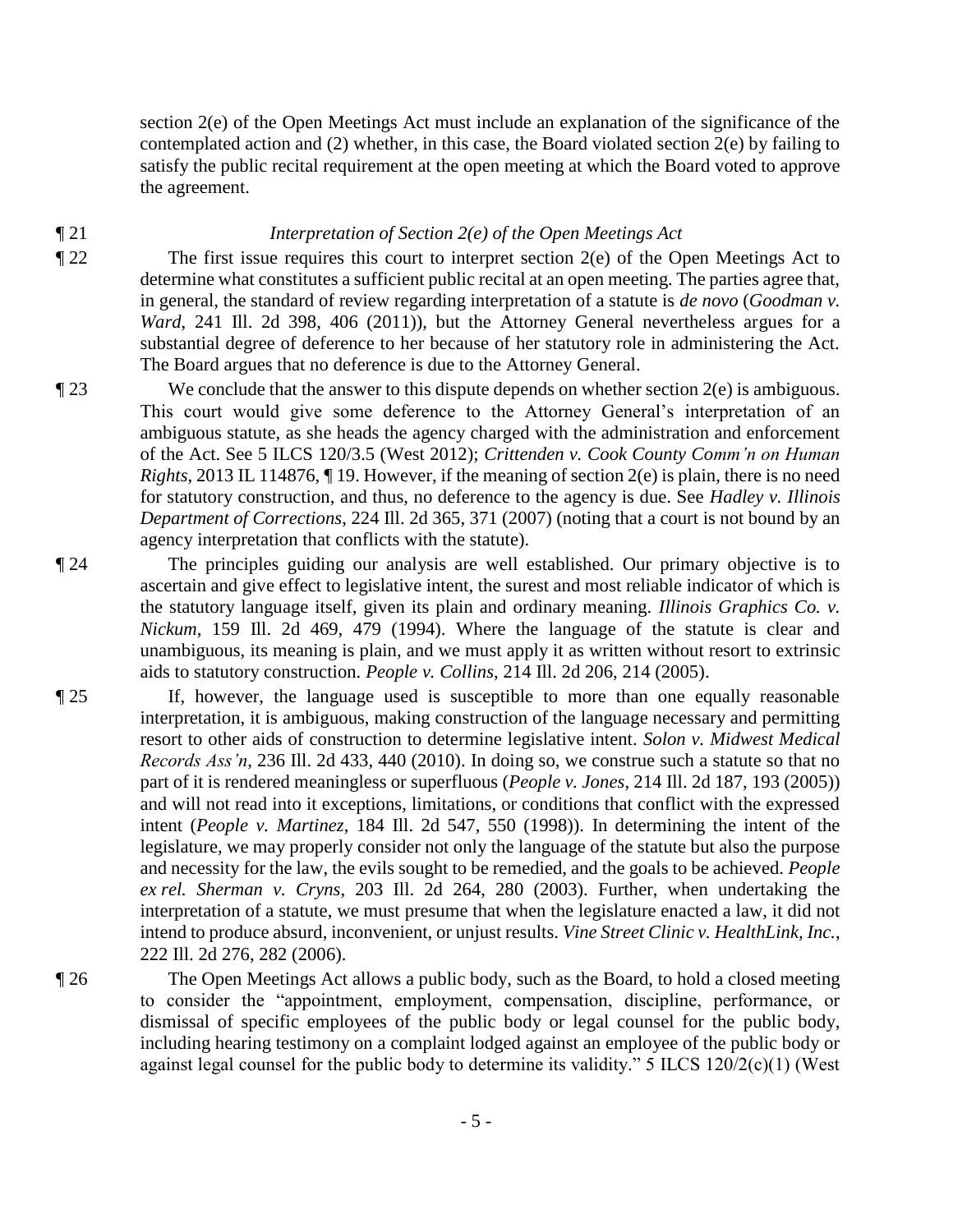2012). However, section 2(e) of the Open Meetings Act provides: "No final action may be taken at a closed meeting. Final action shall be preceded by a public recital of the nature of the matter being considered and other information that will inform the public of the business being conducted." 5 ILCS 120/2(e) (West 2012).

 $\P$  27 The Attorney General argues that the meaning of section 2(e) is plain and that it requires two types of public recital. First, the public body must recite the "nature of the matter being considered." Second, because section 2(e) contains the word "and," the public body must also recite "other information that will inform the public of the business being conducted," 5 ILCS 120/2(e) (West 2012). Under the Attorney General's reading of this phrase, if the public recital does not include "other information" that explains the significance of the matter, it does not comply with the stated legislative intent of the Open Meetings Act: "It is the public policy of this State that public bodies exist to aid in the conduct of the people's business and that the people have a right to be informed as to the conduct of their business." 5 ILCS 120/1 (West 2012). In addition to advocating this interpretation of section 2(e), the Attorney General rejects any suggestion that the posting of an agenda prior to the open meeting is relevant to the question of the adequacy of the public recital at the meeting.

¶ 28 The Board responds that the Attorney General's reading of section 2(e) would impose additional requirements on the public body beyond those imposed by the plain language of the statute. In addition, if the public body were required to explain the significance of the matter under consideration, such a standard would be unworkable in practice for several reasons. First, if a subjective standard were to require actual understanding by the attendees, the body could not take action so long as any attendee disclaimed understanding, leading to an absurd result. Even an objective standard—whether a reasonable person would understand the matter—is unworkable because the body could always provide even more information to improve understanding. Similarly, reading the phrase "and other information" to require that "key terms" of the matter be recited and explained would be time-consuming and fraught with disagreement as to which terms are "key." Finally, the Board argues that the content of the previously posted agenda may be considered as part of the public recital.

- 
- 

## ¶ 29 *Compliance With the Agenda Requirement*

¶ 30 Section 2.02 of the Act requires public notice of all meetings of public bodies, whether open or closed to the public. Specifically,

> "[a]n agenda for each regular meeting shall be posted at the principal office of the public body and at the location where the meeting is to be held at least 48 hours in advance of the holding of the meeting. A public body that has a website that the full-time staff of the public body maintains shall also post on its website the agenda of any regular meetings of the governing body of that public body. Any agenda of a regular meeting that is posted on a public body's website shall remain posted on the website until the regular meeting is concluded." 5 ILCS 120/2.02(a) (West 2012).

¶ 31 In this case, the agenda for the March 5, 2013, open meeting was posted on the Board's website four days before the scheduled meeting. It is not clear from the record whether there was also a physical posting at the Board's office or at the location of the meeting, but as neither party has raised this question, we will assume *arguendo* that paragraph (a) of this section was fully complied with.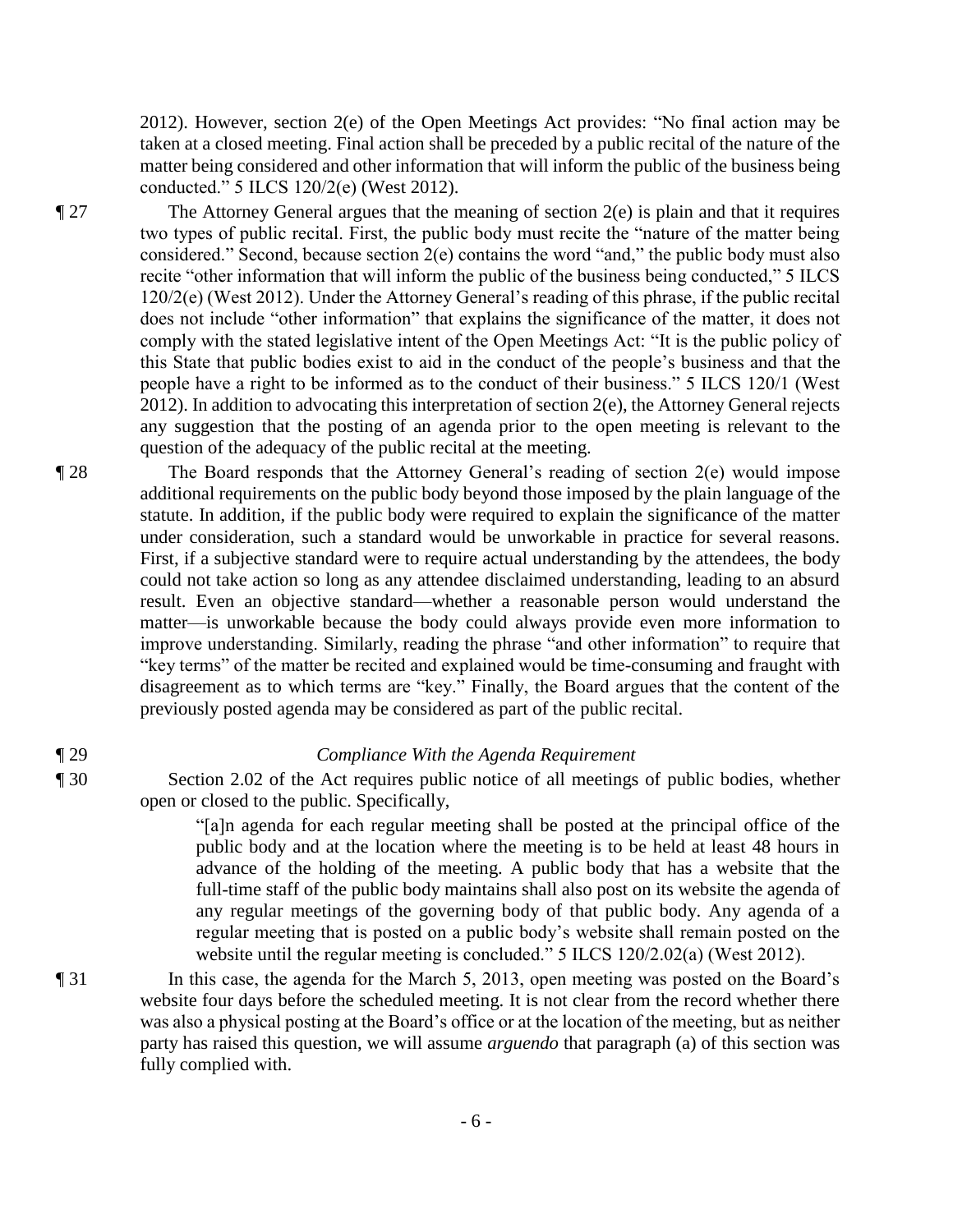- ¶ 32 Section 2.02(c) requires that "[a]ny agenda required under this Section shall set forth the general subject matter of any resolution or ordinance that will be the subject of final action at the meeting." 5 ILCS 120/2.02(c) (West 2012).
- ¶ 33 The posted agenda not only set forth the general subject matter—approval of a resolution regarding a separation agreement—it specifically identified the individual employee with whom the agreement had been negotiated, and it contained a link to the full text of the agreement itself.
- ¶ 34 Although the Attorney General expresses concern that not all members of the public have ready access to the Internet, she raises no issue regarding the Board's compliance with section 2.02. She does argue that the mere posting of an agenda in compliance with section 2.02 of the Act is not sufficient to meet the public recital requirement of section 2(e) or to fulfill the purpose expressed in section 1 of the Act, because not all individuals who attend the public meeting will have read the agenda beforehand. Further, she argues, the two separate requirements—posted agenda and public recital—show that the legislature intended for public bodies to conduct meetings in a manner that enables those in attendance to understand the business being conducted even if they have not consulted the agenda beforehand.
- ¶ 35 We agree with the Attorney General that, because the statute must be read so that no part of it is rendered superfluous (*Jones*, 214 Ill. 2d at 193), an agenda posting standing alone cannot fulfill the public recital requirement of section 2(e).
- ¶ 36 *Meaning of "preceded by"*
- ¶ 37 The Attorney General argues that the plain language of section 2(e) requires that the public recital take place at the open meeting at which the matter is considered because the recital must immediately precede the business that is "being conducted" at the open meeting. 5 ILCS  $120/2(e)$  (West 2012). A public recital at some previous time would not satisfy this requirement because it would pertain to business that will be conducted in the future, not to business presently being conducted.
- ¶ 38 The Board does not dispute that a public recital must occur during the open meeting, prior to the public body's taking action on the specific matter. The Board does argue, however, that the content of the previous agenda posting may be taken into account when considering whether the public recital at the meeting is sufficient.
- $\P$  39 We agree with the parties that in order to comply with section 2(e), the public recital must occur during the open meeting, prior to the public body's taking action on the matter. For reasons that follow, we defer consideration of the relevance, if any, of an earlier public posting of other information regarding the specific item under consideration.
- ¶ 40 *Meaning of "recital" and "nature of the matter being considered"*
- ¶ 41 When a court is called upon to determine whether a statutory term has a plain and ordinary meaning, it is appropriate to consult a dictionary. *People v. Perry*, 224 Ill. 2d 312, 330 (2007).
- ¶ 42 Black's Law Dictionary defines "recital" as "[a]n account or description of some fact or thing." Black's Law Dictionary 1462 (10th ed. 2014). The example given is "the recital of the events leading up to the accident." *Id.* A general use dictionary defines "recital" as "the formal statement or setting forth of some relevant matter of fact in a deed or legal document." Webster's Third New International Dictionary 1895 (1993). Again, an example is provided: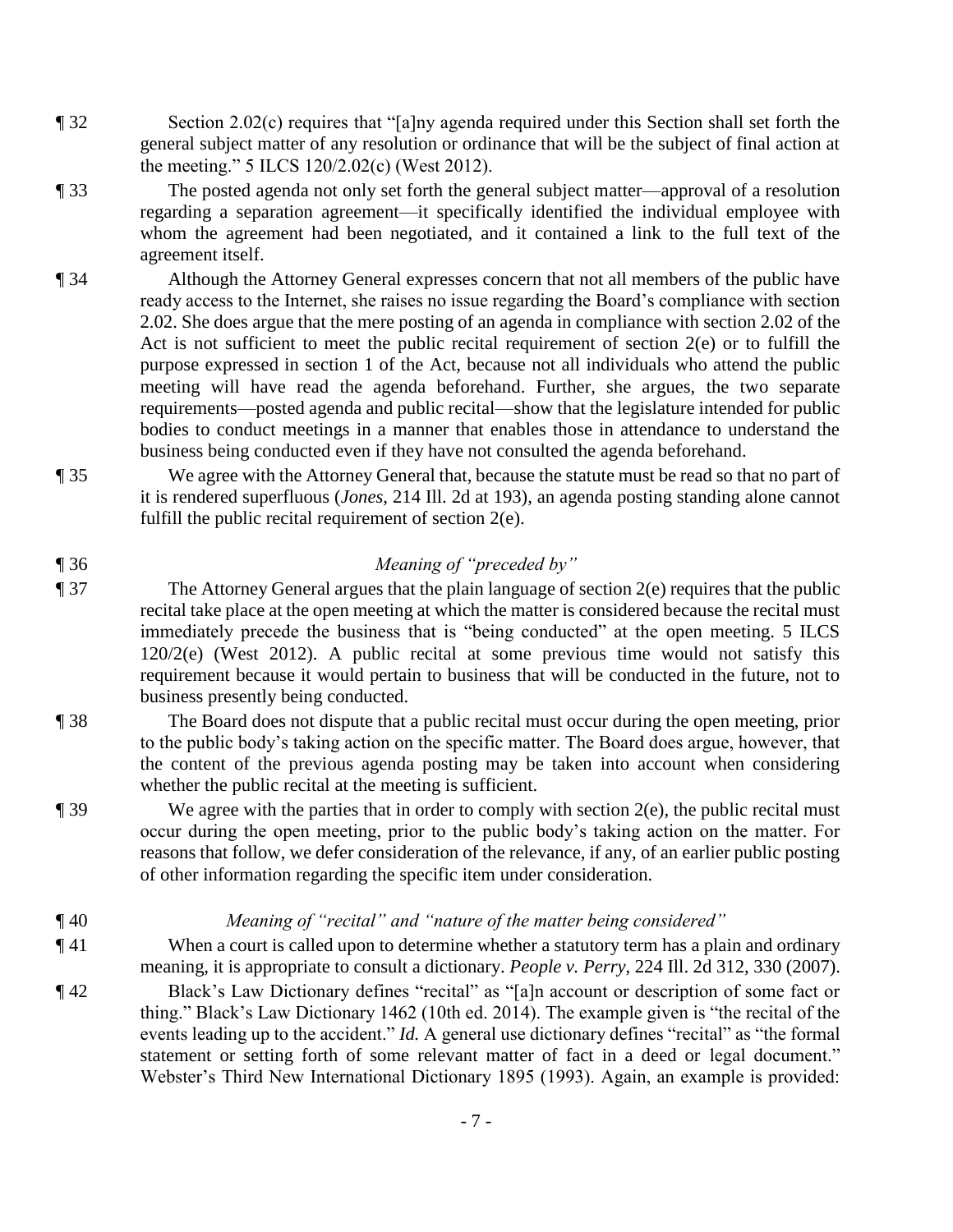"to explain the reasons for a transaction, to evidence the existence of facts, or to introduce a positive allegation in pleading." *Id.*

- ¶ 43 Neither of these definitions offers a synonym for the word "recital," and while both of the examples seem to suggest that a "recital" might be expected to include some degree of detail regarding the fact or thing being described, neither definition aids us in deciding what a "public recital of the nature of the matter being considered" must include.
- $\P$ 44 The answer is found in the context in which the word "recital" is used in section  $2(e)$ . The public body is required to recite the "nature of the matter being considered," not to summarize the events leading up to consideration of the matter or to explain the reasons for the proposed transaction. The "nature" of a matter is a "fundamental quality that distinguishes one thing from another" or "its essence." Black's Law Dictionary 1190 (10th ed. 2014). See also Webster's Third New International Dictionary 1507 (1993) (defining "nature" as "the essential character or constitution of something").
- ¶ 45 We, therefore, reject the Attorney General's assertions that "this language can only be construed to mean that the public body is required to provide a verbal explanation of the significance of its action to members of the public who are present at the meeting before the public body can proceed to consider taking action" and that the public body must ensure that "the members of the public in attendance at the meeting receive sufficient 'other information' to understand the business being conducted."
- ¶ 46 The language of section 2(e) does not mention an explanation, the significance of the action being considered, or the attendees' understanding. Rather, the plain meaning of the phrase "public recital of the nature of the matter being considered" is that the public body must state the essence of the matter under consideration, its character, or its identity.
- ¶ 47 Because the Attorney General would read into this phrase additional requirements that are not supported by the text, we give no deference to her interpretation of this phrase. Our analysis does not end here, however, because section 2(e) contains additional language.
- 
- 

## ¶ 48 *Meaning of "and other information that will inform the public of the business being conducted"*

- $\P$ 49 The Attorney General asserts the plain language of section 2(e) mandates that, in making the public recital, the public body must not only state the nature of the matter under consideration but also provide "other information," which must be sufficient to ensure that the attendees understand the business being conducted. While conceding that when the matter under consideration is a contract, it is unworkable to require the public body to read the entire contract or to enumerate all of its terms, the Attorney General argues for a case-by-case consideration of whether the "key terms" of the matter have been publicly recited, applying a reasonable person standard.
- ¶ 50 Again, reading the words "other information" in context, we find the plain meaning to be that the only additional information required in the public recital is that needed to "inform the public of the business being conducted." Thus, while the "nature of the matter" may be recited in nonspecific terms (the approval of a loan, a contract, a purchase, a policy, or a resolution), "other information" is necessary to inform the public of the specific item of business (the purpose of the loan, the subject of the contract, the type of property being purchased, the title of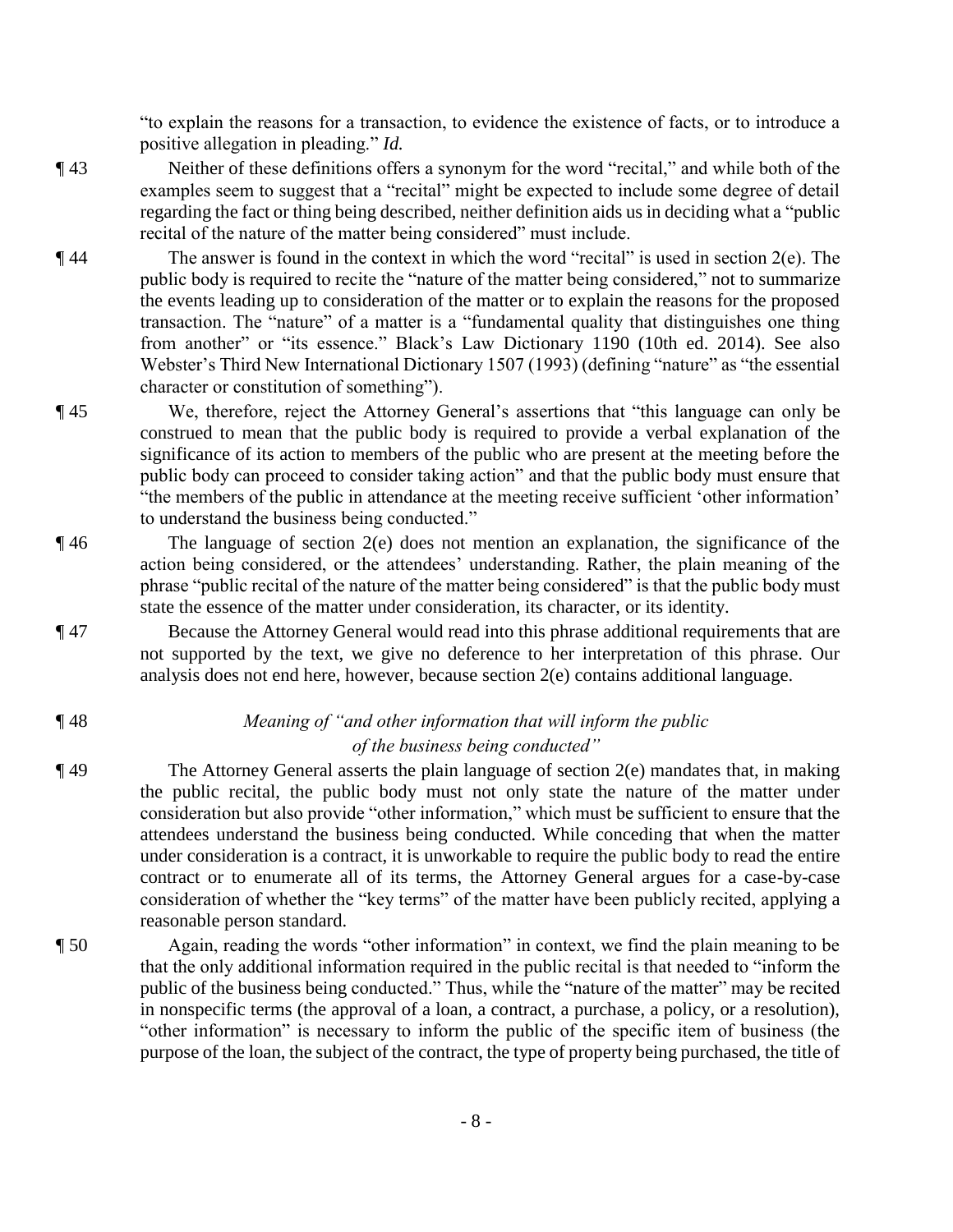the policy, or the purpose of the resolution). The plain language of section 2(e) does not require more than this.

¶ 51 Because the meaning of this phrase is plain and, thus, not in need of interpretation, we give no deference to the Attorney General's reading.

## ¶ 52 *The Case Law*

- ¶ 53 Aside from the present case, we find only two reported cases considering the meaning of section 2(e). Because the parties bring these cases to our attention, we briefly consider them.
- ¶ 54 First, prior to the present case, the only reported case considering the adequacy of a "public recital" under section 2(e) was *Roller v. Board of Education of Glen Ellyn School District #41*, No. 05-C-3638, 2006 WL 200886 (N.D. Ill. Jan. 18, 2006). Not only do federal district court cases have no precedential value in Illinois courts (*People ex rel. Ryan v. World Church of the Creator*, 198 Ill. 2d 115, 127 (2001)), this decision is an "unpublished" memorandum opinion and order.
- ¶ 55 That said, the district court's reasoning is of interest. The plaintiff nontenured teacher filed suit after her contract was not renewed, raising several claims, one of which was an alleged violation of the Open Meetings Act. (Federal jurisdiction was based on alleged federal constitutional and statutory violations.) With regard to the Open Meetings Act, she claimed that the school board failed to publicly recite at an open meeting that it was considering nonrenewal of her contract. *Roller*, 2006 WL 200886, at \*4.
- ¶ 56 The posted agenda stated that the board would be considering "Recommendations for Employment and Dismissal," and the minutes showed that at the open meeting, a motion was made and seconded to "accept the recommendation to release fourth year full-time probationary teachers at the end of the 2004-2005 school year as presented on the attached." *Id.* The plaintiff's name was on the attached resolution. She argued that because she was not named personally in the public recital, it was insufficient to meet the requirements of section 2(e). *Id.*

¶ 57 The district court noted that she did not cite, and it could not find, "a case discussing how specific a public notice must be" to satisfy section 2(e) but concluded that "the Act does not require as much as [plaintiff] demands." *Id.* "Rather, it says only that the Board must recite 'the nature of the matter being considered' and 'inform the public of the business being conducted.' The agenda posted prior to the meeting, together with the recital of the motion passed during the meeting itself, was enough to satisfy the statute." *Id.*

¶ 58 The appellate court was presented with this issue for a second time after deciding the present case. In *Allen v. Clark County Park District Board of Commissioners*, 2016 IL App (4th) 150963, the park district board took action on two items at a regularly scheduled public meeting, after posting the two items on its agenda. *Id.* ¶ 1. The agenda listed only " 'Board Approval of Lease Rates' " and " 'Board Approval of Revised Covenants.' " *Id.* ¶ 4. At the meeting, the "recital" included only a request for a motion to approve the lease rates " 'that came from appraisal' " and a motion to " 'accept the revised covenants.' " *Id.* ¶ 5. After the votes were held, an attendee asked the board to describe what had just been voted upon. The board vice president declined to answer, saying that the items could be viewed only after they " 'get recorded at the courthouse.' " *Id.* ¶ 6.

- 9 -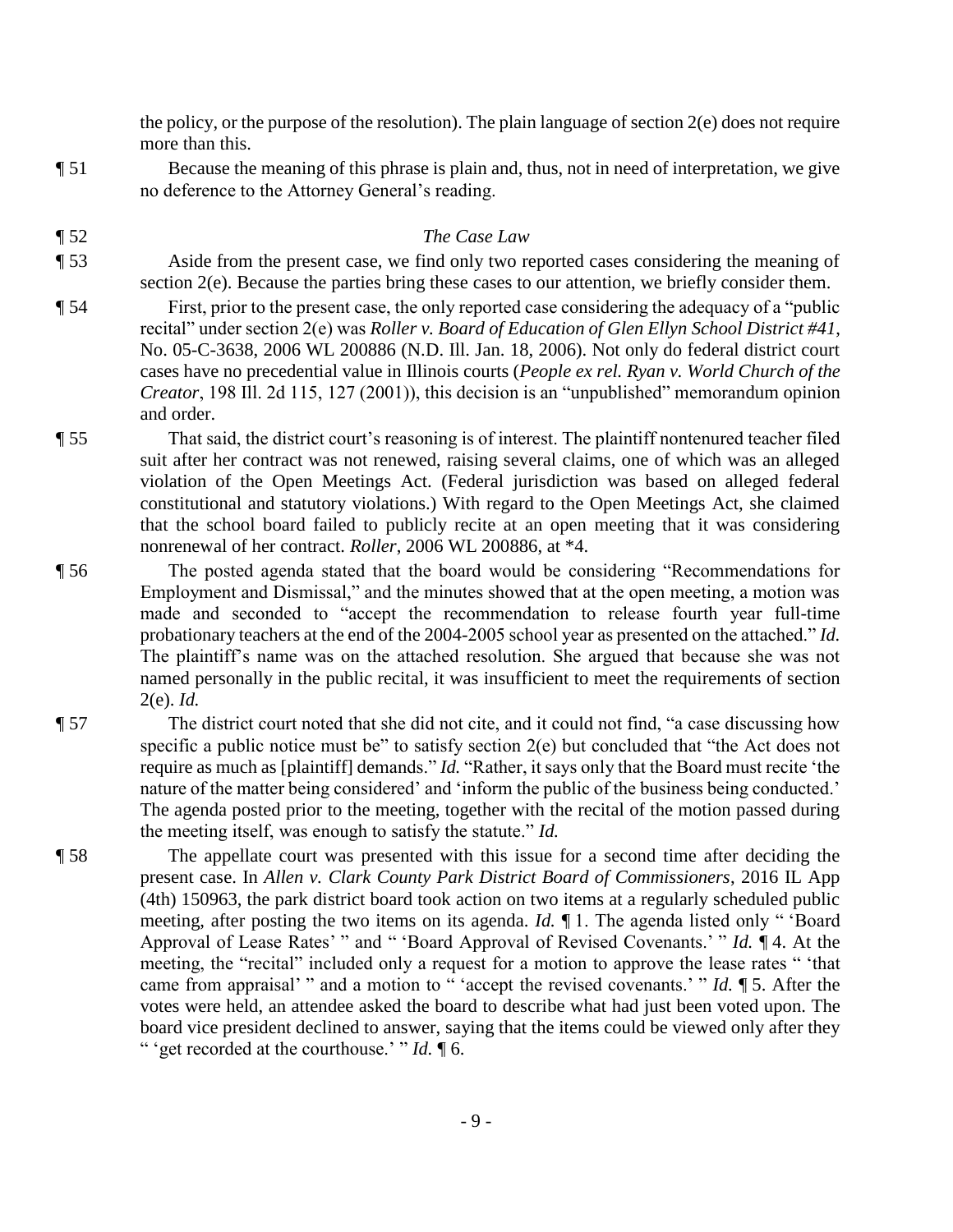- ¶ 59 Plaintiff Allen filed a complaint for injunctive and declaratory relief, claiming violations of the Open Meetings Act, including an insufficient agenda and insufficient public recital at the open meeting. *Id.* ¶¶ 7-9. The circuit court granted the board's motion to dismiss. *Id.* ¶ 11.
- ¶ 60 The appellate court, citing its own previous decision in the present case and the federal district court's opinion in *Roller*, noted that the "Act provides no explanation about how specifically the public body must describe the 'nature of the matter.' " *Id.* ¶ 28. However, the court concluded that the recitals in this case were insufficient. *Id.* ¶ 29. According to the appellate court, a recital including "key terms" of the proposed lease or covenants would have been sufficient. *Id.* ¶ 30. Despite endorsing a "key terms" approach, the court stated that it would "stand by" its earlier holding in the present case, that the public recital requirement " 'does not \*\*\* require that the public body provide a detailed explanation about the significance or impact of the proposed final action.' " *Id.* ¶ 30 (quoting 2015 IL App (4th) 140941, ¶ 42). Further, the court stated, its earlier holding in *Springfield School District* "does not stand for the proposition that the public body may provide no details at all. The overarching concern is whether the recital sufficiently informed the public of the nature of the matter being considered." *Id.*
- ¶ 61 We agree with the results in both *Roller* and *Allen* and find both consistent with the plain meaning of section 2(e). Because we agree with the Board that identifying key terms would be time consuming and impractical, we reject any suggestion that a public recital of "key terms" is required. A public body may choose to provide such information in its recital at the open meeting but is not compelled to do so by section 2(e).
- ¶ 62 Finally, although we find the meaning of section 2(e) to be plain, so that resort to other aids of construction is unnecessary, we note that this plain meaning is fully consistent with the "the public policy of this State," as expressed in the Act, "that public bodies exist to aid in the conduct of the people's business and that the people have a right to be informed as to the conduct of their business." 5 ILCS 120/1 (West 2012). The Open Meetings Act ensures "that the actions of public bodies be taken openly and that their deliberations be conducted openly." *Id.* Thus, it is

"the public policy of this State that its citizens shall be given advance notice of and the right to attend all meetings at which any business of a public body is discussed or acted upon in any way. Exceptions to the public's right to attend exist only in those limited circumstances where the General Assembly has specifically determined that the public interest would be clearly endangered or the personal privacy or guaranteed rights of individuals would be clearly in danger of unwarranted invasion." *Id.*

¶ 63 An entirely separate statute, the Freedom of Information Act (5 ILCS 140/1 *et seq.* (West 2014)), is concerned with public access to information:

> "§ 1. Pursuant to the fundamental philosophy of the American constitutional form of government, it is declared to be the public policy of the State of Illinois that all persons are entitled to full and complete information regarding the affairs of government and the official acts and policies of those who represent them as public officials and public employees consistent with the terms of this Act." 5 ILCS 140/1 (West 2012).

 $\P$  64 We, therefore, hold that under section 2(e) of the Open Meetings Act, a public recital must take place at the open meeting before the matter is voted upon; the recital must announce the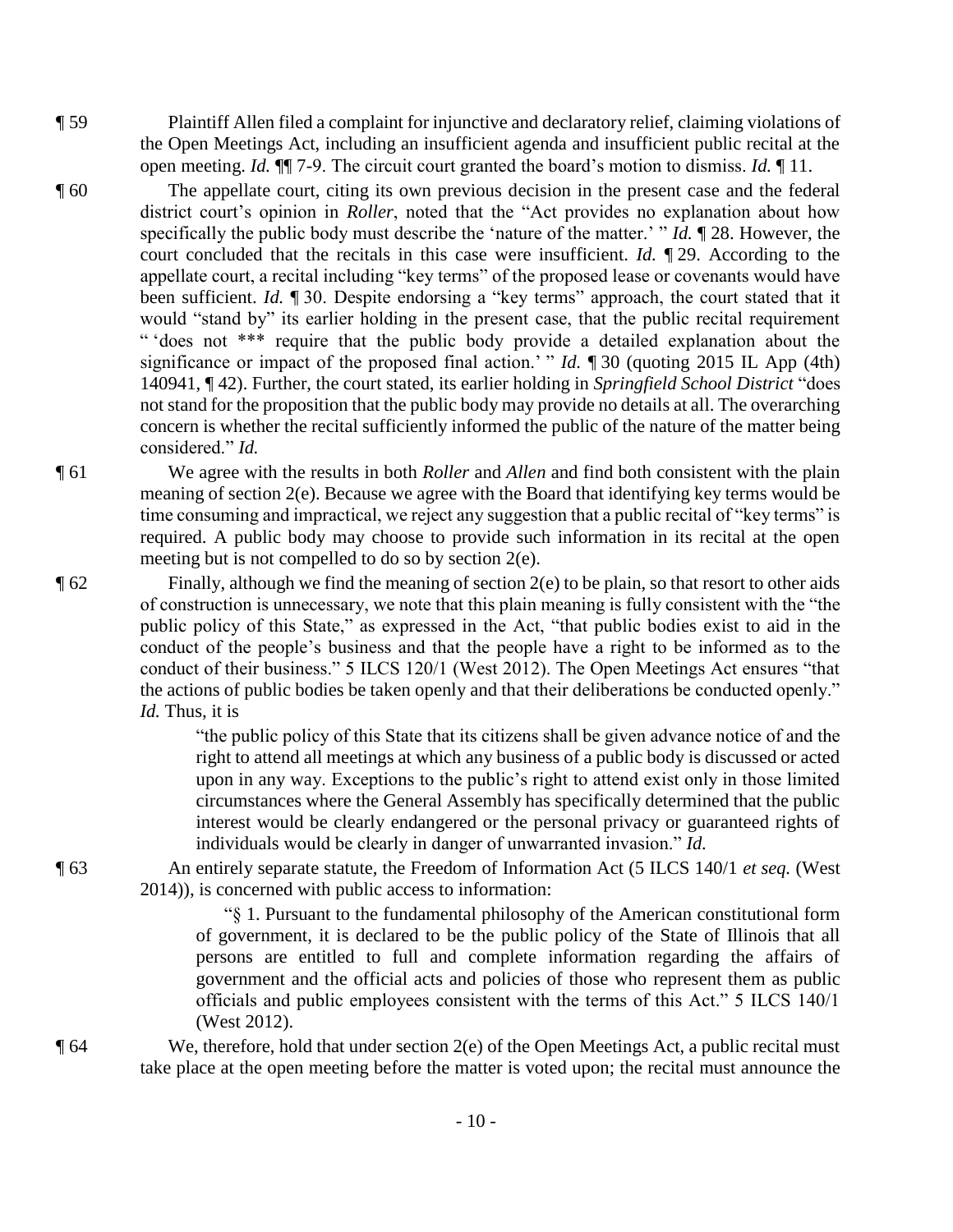nature of the matter under consideration, with sufficient detail to identify the particular transaction or issue, but need not provide an explanation of its terms or its significance.

## ¶ 65 *Validity of the Board's Approval of the Separation Agreement*

¶ 66 The Attorney General's brief frames the argument that the separation agreement was not validly approved in two parts: first, the Board could not have taken final action at the closed meeting, and, second, because it did not make an adequate recital at the open meeting, any action taken there was also invalid. Thus, the Attorney General asserts, giving effect to the terms of the agreement without a valid final action was a violation of the Open Meetings Act.

- ¶ 67 The Attorney General does not offer a standard of review for the application of the statute to the facts of the case. The Board argues for *de novo* review because the facts are not in dispute.
- ¶ 68 Typically, we review factual findings under the manifest weight of the evidence standard, asking whether the opposite result is clearly evident. *City of Belvidere v. Illinois State Labor Relations Board*, 181 Ill. 2d 191, 204 (1998). In some cases, however, we employ the clearly erroneous standard when it is not possible to characterize the issue as either a pure question of law or a pure question of fact. AFM Messenger Service, Inc. v. Department of Employment *Security*, 198 Ill. 2d 380, 391 (2001). These mixed questions are those " 'in which the historical facts are admitted or established, the rule of law is undisputed, and the issue is whether the facts satisfy the statutory standard, or to put it another way, whether the rule of law as applied to the established facts is or is not violated.' " *American Federation of State, County & Municipal Employees, Council 31 v*. *Illinois State Labor Relations Board, State Panel*, 216 Ill. 2d 569, 577 (2005) (quoting *Pullman-Standard v. Swint*, 456 U.S. 273, 289 n.19 (1982)). An agency's decision is clearly erroneous when the reviewing court is left with the definite and firm conviction that a mistake has been committed. *AFM Messenger*, 198 Ill. 2d at 393.
- ¶ 69 In the present case, because the question is whether the public recital was sufficiently specific, both factually and legally, to reveal the nature of the matter under consideration, we review for clear error.

## ¶ 70 *The Closed Meeting*

- ¶ 71 The Board argues that any issue regarding the effect of the vote taken at the closed meeting is forfeited because the question was not raised in the Attorney General's brief, but it acknowledges that whatever happened at the closed meeting cannot, by definition, be a final action.
- ¶ 72 The Attorney General's reply brief raises this issue, saying that signing the agreement at the closed meeting and "subsequently implementing its terms" constituted an impermissible final action. This argument thus depends on the assertion that the Board failed to make an adequate public recitation before taking its vote at the open meeting. In effect, the Attorney General argues that neither vote at either meeting was an effective final action and that the implementation of the agreement thereafter was illegitimate.
- ¶ 73 Because the parties agree with the unremarkable principle that final action cannot have been taken at the closed meeting, we find it unnecessary to address the Board's forfeiture argument but note that the statute contains no bar to a public body's taking a preliminary vote at a closed meeting. See, *e.g.*, *Grissom v. Board of Education of Buckley-Loda Community*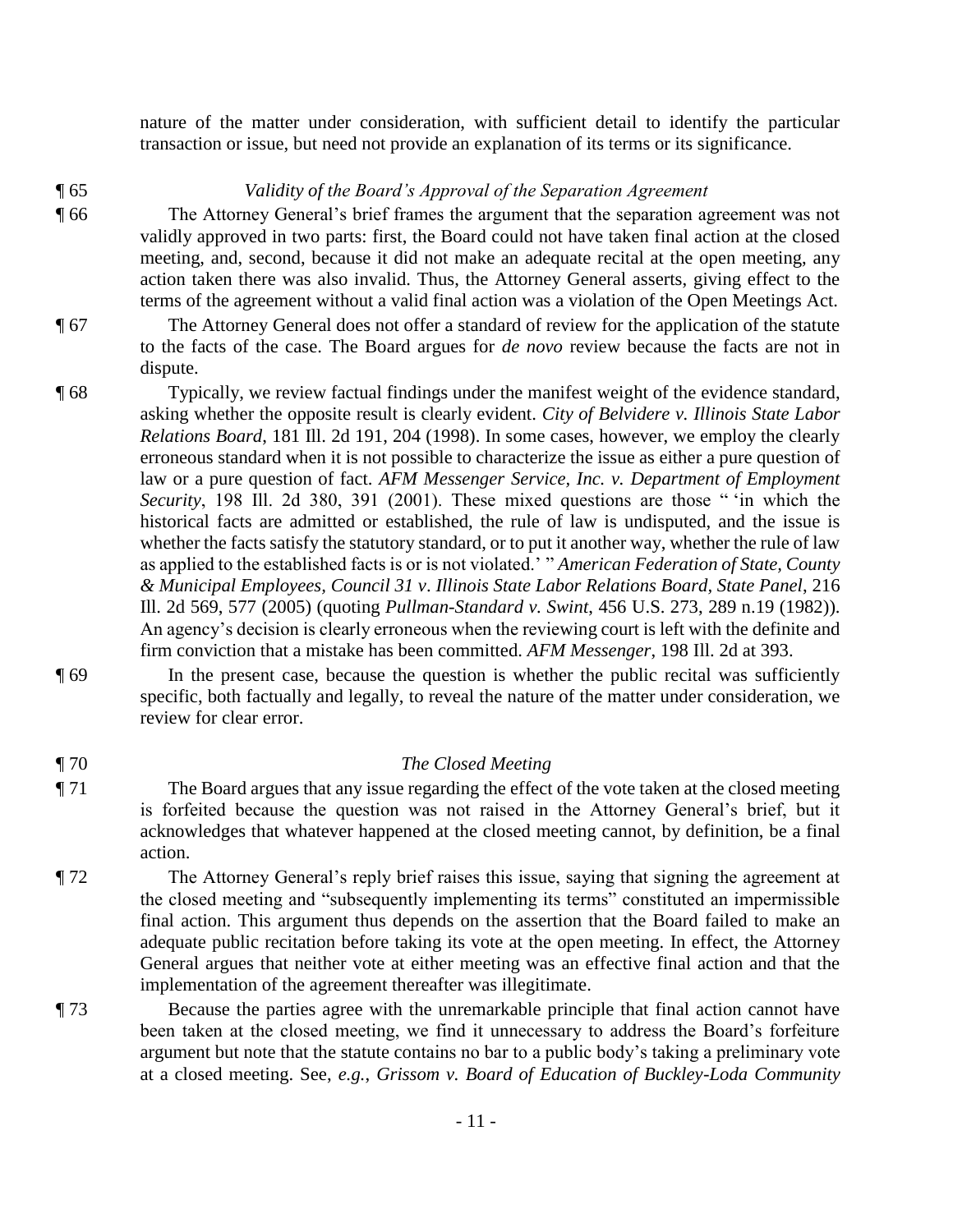*School District No. 8*, 75 Ill. 2d 314, 326-27 (1979) (observing that the Open Meetings Act does not prohibit a board from adjourning to closed session to draw up signed findings and then returning to open session to publicly record individual members' votes on the findings); *Jewell v. Board of Education, Du Quoin Community Unit Schools, District No. 300*, 19 Ill. App. 3d 1091, 1094-95 (1974) (finding no violation of the Open Meetings Act where the board agreed in closed session not to rehire a teacher and prepared a motion to that effect, returned to open session, read the motion, and held a roll call vote, which approved the motion).

- ¶ 74 Indeed, if a majority of the Board had not been in favor of approving the proposed separation agreement, it would not have been necessary to place the item on the agenda for a public vote. The fact that the Board members in favor of the agreement signed but did not date the agreement at the closed meeting is immaterial. Under the plain language of section 2(e) of the Open Meetings Act, the public vote is not merely a ratification of a final action taken earlier in a closed session; it is the final action. Without the public vote, no final action has occurred. See, *e.g.*, *Lawrence v. Williams*, 2013 IL App (1st) 130757 (finding written decision of electoral board null and void because the decision was not made in an open meeting with a quorum present); *Howe v. Retirement Board of the Firemen's Annuity & Benefit Fund*, 2013 IL App (1st) 122446 (finding board's written denial of benefits invalid in absence of vote in open session).
- ¶ 75 The Attorney General also argues that because the language requiring a public recital at the open meeting was added to section 2(e) after the decisions in *Grissom* and *Jewell*, the legislature has redefined the term "final action" in the Open Meetings Act.
- ¶ 76 We disagree. By adding a requirement of public recital to section 2(e), the General Assembly did not alter the meaning of "final action." Rather, it imposed an additional prerequisite to a valid final action in addition to existing prerequisites such as the presence of a quorum (5 ILCS 120/2.01 (West 2012)) and the posting of an agenda (5 ILCS 120/2.02(a) (West 2012)).

### ¶ 77 *Sufficiency of the Public Recital*

- ¶ 78 No violation of the Open Meetings Act occurred if the public recital at the March 5, 2013, public meeting, which preceded the Board's roll call vote on the separation agreement, was sufficient.
- ¶ 79 In *Allen*, the appellate court concluded that "[w]hatever the standard might be for a public recital, the Board failed to meet it in this case." *Allen*, 2016 IL App (4th) 150963, ¶ 31. The presiding officer of the park district board publicly recited the general nature of the two matters being considered: lease rates and revised covenants. He did not, however, provide sufficient other information to inform the public of the specific business being conducted: What type of real or personal property was being leased? What existing covenants were being revised?
- ¶ 80 In contrast, the federal district court in *Roller* found the public recital sufficient when it informed attendees of the general nature of the matter under consideration (recommendations for employment and dismissal) and the specific matter under consideration (nonrenewal of employment of full-time probationary teachers completing their fourth year), without identifying the affected teachers by name. *Roller*, 2006 WL 200886, at \*4.
- ¶ 81 Both of these results are consistent with our holding above, and the facts of the present case are more similar to the facts of *Roller* than the facts of *Allen*. The Board president called
	- 12 -